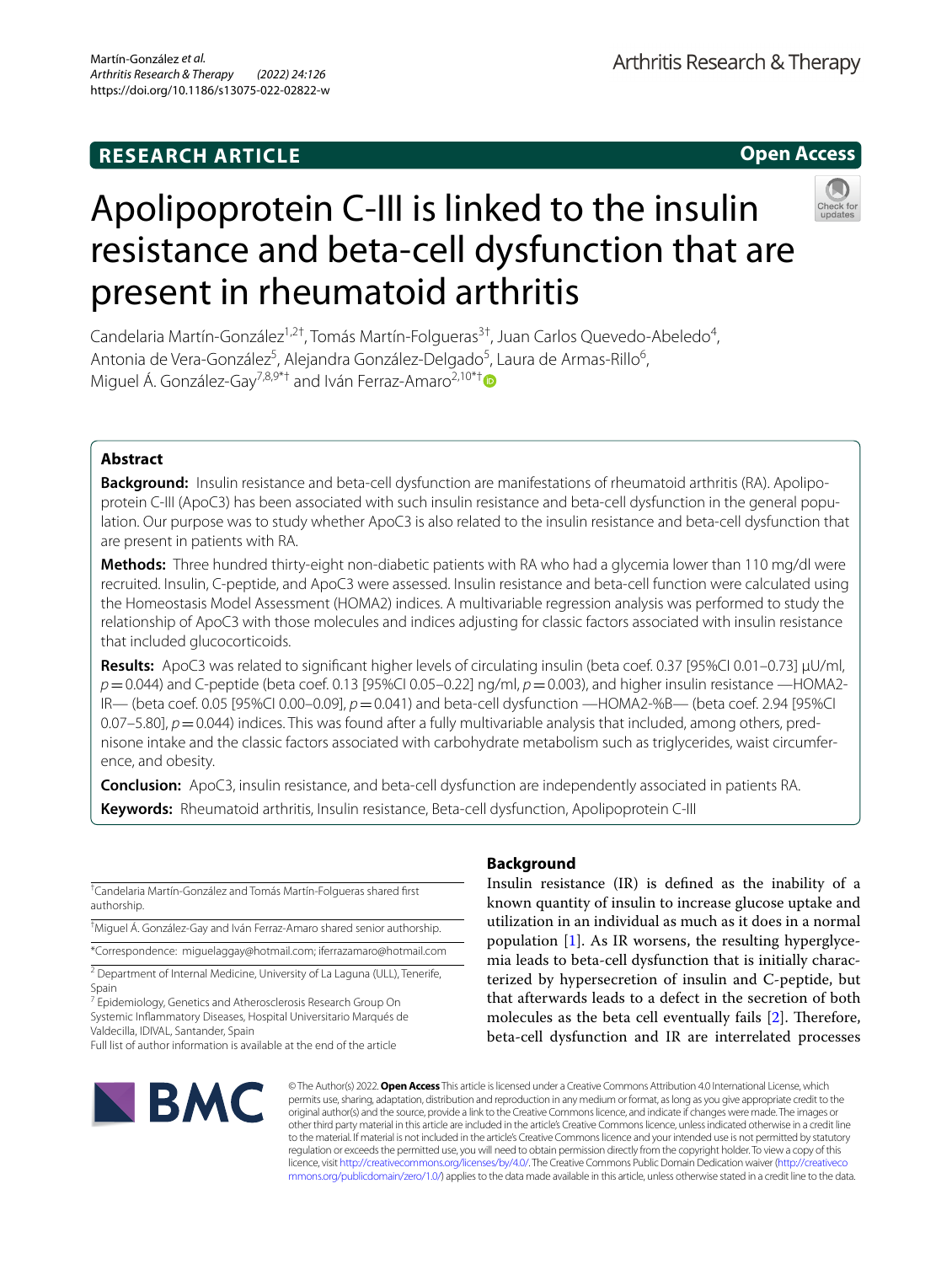but they represent diferent pathophysiological phenomena. Both pathological states infuence each other and presumably synergistically are critical precursors of type 2 diabetes [\[3](#page-6-2)] and have been linked with cardiovascular disease [\[4](#page-6-3)].

There is sufficient evidence regarding the fact that rheumatoid arthritis (RA) is associated with both betacell dysfunction and IR  $[5-10]$  $[5-10]$ . This is believed to be due to the systemic infammation that accompanies the disease that is capable of causing a disruption in the carbohydrate metabolism. However, beyond defning its presence, there are no studies that establish the exact mechanisms responsible for IR and beta-cell dysfunction in patients with RA.

Apolipoprotein C-III (ApoC3) is a regulator of triglyceride-rich lipoproteins in the circulation. It has been identifed as an inhibitor of lipoprotein lipase activity and a key regulator of triglycerides concentrations in plasma. Because loss-of-function mutations in ApoC3 are characterized by a strong decrease in serum triglycerides and decreased cardiovascular risk, ApoC3 has been suggested to be a potent therapeutic approach to control dyslipidemia and cardiovascular disease [\[11](#page-6-6)]. ApoC3 has also been shown to serve as a link between IR and beta-cell failure. The mechanistic explanation is that specifc IR within the pancreatic islet leads to local expression of ApoC3, resulting in an autocrine negative feedback loop for beta-cell function and survival [\[12](#page-6-7)]. Besides, ApoC3 enhances pancreatic beta-cell apoptosis via an increase of the cytoplasmic  $Ca2 + levels$  in the insulin-producing cells. In addition, overexpression of ApoC3 augments non-alcoholic fatty liver disease and exacerbates infammatory pathways in skeletal muscles, afecting insulin signaling and thereby inducing IR. Moreover, recent studies reveal a possible mechanism of body weight increase and glucose production through a potential ApoC3-induced lipoprotein lipase inhibition in the hypothalamus. Also, the presence of ApoC3 on the surface of high-density lipoprotein particles is associated with impairment of their antiglycemic and atheroprotective properties [\[13](#page-6-8)].

In the present work, our objective was to study, in a large series of RA patients, whether ApoC3 is associated with both IR and beta-cell dysfunction that are present in RA patients. If so, it would imply that this molecule would be part of the pathophysiological pathways involved in the occurrence of both processes in patients with RA.

## **Material and methods**

## **Study participants**

This was a cross-sectional study that included 338 patients with RA. All of them were 18 years old or older and fulflled the 2010 ACR/EULAR diagnostic criteria  $[14]$  $[14]$ . They had been diagnosed by rheumatologists and were periodically followed-up at Rheumatology outpatient clinics. For the purposes of inclusion in the present study, the duration of RA disease was required to  $be \geq 1$  year. Patients with diabetes mellitus were excluded. Furthermore, all patients had a glycemia<110 mg/dl, and none of them were on glucose-lowering drugs or insulin therapy. Patients taking prednisone  $\leq 10$  mg /day or an equivalent dose were not excluded, as glucocorticoids are often used in the treatment of RA. Patients were excluded if they had a history of myocardial infarction, angina, stroke, a glomerular fltration rate<60 ml/  $min/1.73$   $m^2$ , a history of cancer, or any other chronic disease, or evidence of active infection. The study protocol was approved by the Institutional Review Committee at Hospital Universitario de Canarias and at Hospital Universitario Doctor Negrín (both in Spain), and all subjects provided informed written consent (approval no. 2015\_84).

## **Data collection and laboratory assessments**

Individuals included in the study completed a CV risk factor and medication use questionnaire and underwent a physical examination. Body-mass index (the weight in kilograms divided by the square of the height in meters), abdominal circumference, and systolic and diastolic blood pressure were assessed under standardized conditions. Information regarding smoking status and hypertension was obtained from the questionnaire. Medical records were reviewed to ascertain specifc diagnoses and medications. Disease activity in patients with RA was measured using the Disease Activity Score (DAS28) in 28 joints [[15\]](#page-6-10), the Clinical Disease Activity Index (CDAI) [[16\]](#page-6-11), and the Simple Disease Activity Index (SDAI) [\[17](#page-6-12)].

The homeostatic model assessment (HOMA) method was performed to determine IR. Briefy, the HOMA model enabled an estimate of insulin sensitivity (%S) and β-cell function (%B) from fasting plasma insulin, C peptide, and glucose concentrations. In this study, we used HOMA2, the updated-computer HOMA model [\[18](#page-6-13)]. HOMA2 has nonlinear solutions and this updated model (compared to the minimal model HOMA) accounts for variations in hepatic and peripheral glucose resistance (i.e., the reduction in the suppression of hepatic glucose output by hyperglycemia and the reduction of peripheral glucose-stimulated glucose uptake). In HOMA2, the insulin secretion curve has been modifed to allow for an increase in insulin secretion in response to a plasma glucose concentration of 10 mmol/l. This model can be used to assess not only insulin sensitivity but beta-cell function from paired fasting plasma glucose and specifc insulin, or C peptide, concentrations across a range of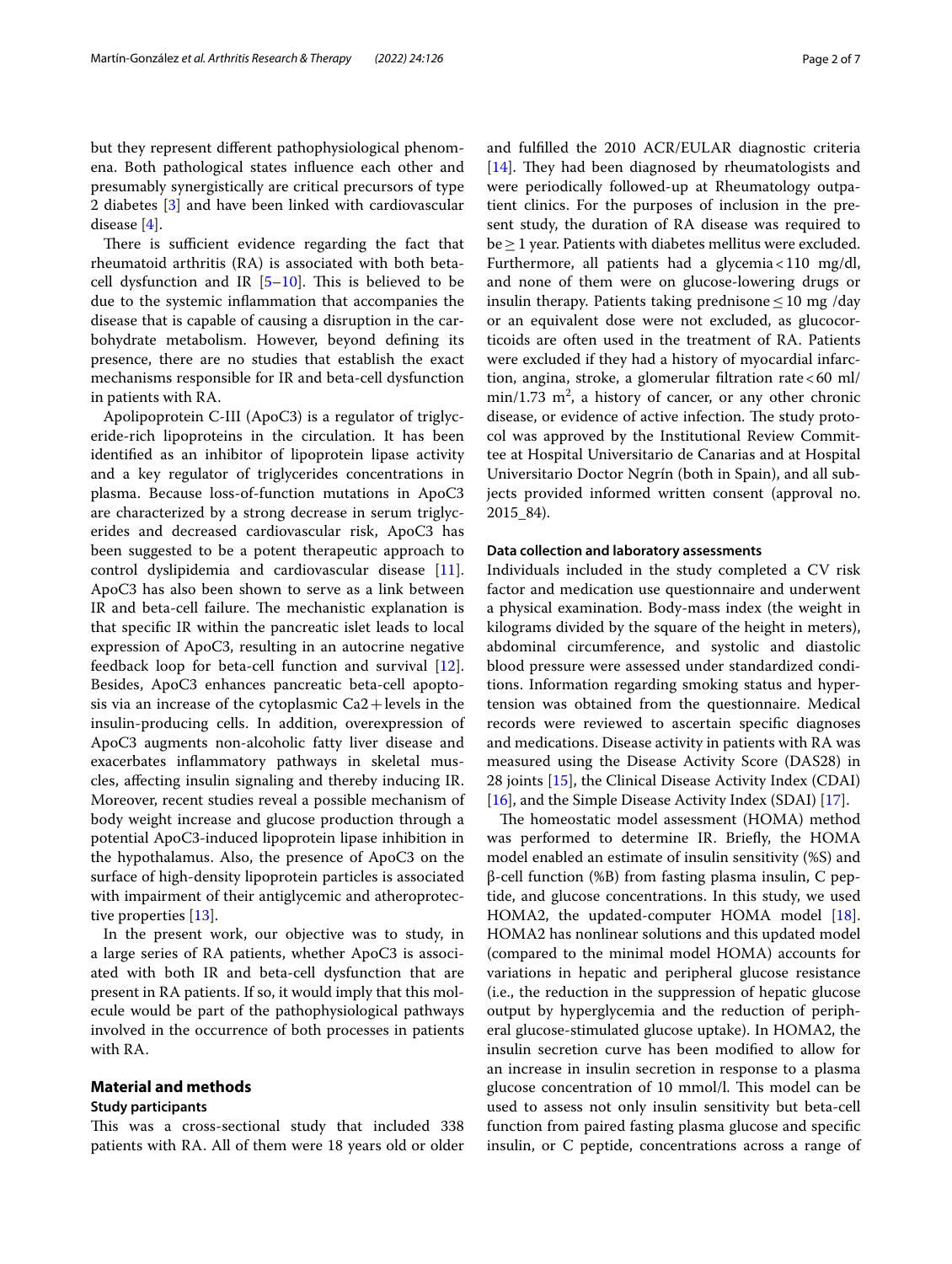1–2200 pmol/l for insulin and 1–25 mmol/l for glucose. Since C peptide is a marker of secretion, this is used for the estimation of β-cell function; and insulin data is preferable when calculating %S since HOMA-%S is derived from glucose disposal as a function of insulin concentration. However, to better express both IR and beta-cell function, in our study, IR, %S, and %B were calculated using equally insulin and C-peptide serum levels. The computer model provided a value for insulin sensitivity expressed as HOMA2-%S (in which 100% is normal). HOMA2-IR (insulin resistance index) is simply the reciprocal of %S. For the detection of ApoC3, an ELISA kit was used (Elabscience, USA). No signifcant cross-reactivity or interference between human ApoC3 and analogs is observed with this kit. Both intra and inter-coefficients of variability are<10% for this assay. Cholesterol, triglycerides, and HDL cholesterol were measured using the enzymatic colorimetric assay. LDL cholesterol was calculated using the Friedewald formula.

## **Statistical analysis**

Demographic and clinical characteristics in patients with RA were described as mean (standard deviation) or percentages for categorical variables. For non-normally distributed continuous variables, data were expressed as median and interquartile range (IQR). Multivariable linear regression analysis, adjusting for confounders, was assessed to analyze the association between ApoC3 and glucose homeostasis molecules and indexes. Confounding variables in the relation of ApoC3 to IR indexes were selected from those variables that had a univariable relation to ApoC3 with a *p* value inferior to 0.20. Beta coefficients of the linear regression models are shown unstandardized. All the analyses used a 5% two-sided signifcance level and were performed using Stata software, version 17/SE (StataCorp, College Station, TX, USA). *P* values<0.05 were considered statistically signifcant.

## **Results**

## **Demographic and disease‑related data**

A total of 338 patients with RA were included in this study. Demographic- and disease-related characteristics of the participants are shown in Table  $1$ . The mean age was  $54 \pm 10$  years and 84% of the patients were women. Patients had a body mass index and an abdominal circumference of  $29 \pm 17$  kg/m<sup>2</sup> and  $96 \pm 13$  cm, respectively. Traditional CV risk factors were commonly observed. In this regard, 22% were current smokers, 29% had a body mass index equal or higher than 30  $\text{kg/m}^2$ , and hypertension was present in the 30% of the patients. Besides, 28% of them were taking statins at the time of the study. The full lipid profile is described in Table [1.](#page-2-0)

<span id="page-2-0"></span>**Table 1** Demographics, cardiovascular risk factors, and diseaserelated data in patients with RA

| $(n=338)$<br>$54 \pm 10$<br>Age, years<br>Female, n (%)<br>284 (84)<br>BMI, $kg/m2$<br>$29 + 17$<br>Abdominal circumference, cm<br>$96 \pm 13$<br>Cardiovascular data<br>CV risk factors, n (%)<br>Current smoker<br>75 (22)<br>Obesity<br>98 (29)<br>Hypertension<br>100(30)<br>Diabetes mellitus<br>Statins, n (%)<br>95 (28)<br>Lipids<br>Total cholesterol, mg/dl<br>$207 + 37$<br>Triglycerides, mg/dl<br>$138 + 78$<br>HDL cholesterol, mg/dl<br>$57 + 15$<br>LDL cholesterol, mg/dl<br>$122 + 32$<br>LDL:HDL cholesterol ratio<br>$2.29 \pm 0.90$<br>Non-HDL cholesterol, mg/dl<br>$150 + 37$<br>Lipoprotein (a), mg/dl<br>$35(12-102)$<br>Apolipoprotein A1, mg/dl<br>$173 \pm 30$<br>Apolipoprotein B, mg/dl<br>$108 + 46$<br>Apo B:Apo A ratio<br>$0.64 \pm 0.24$<br>Apolipoprotein C-III, mg/dl<br>$4.6(2.0 - 8.4)$<br>Disease-related data<br>Disease duration, years<br>$8(4-15)$<br>CRP at time of study, mg/l<br>$2.6(1.2-5.6)$<br>ESR at time of study, mm/1° h<br>$18(7-32)$<br>Rheumatoid factor, n (%)<br>250 (75)<br>ACPA, n (%)<br>204 (62)<br>DAS28-ESR<br>$3.07 \pm 1.34$<br>DAS28-PCR<br>$2.70 \pm 1.05$<br><b>SDAI</b><br>$12(7 - 19)$<br><b>CDAI</b><br>$8(4-14)$<br>History of extraarticular manifestations, n (%)<br>30(11)<br>135 (44)<br>Erosions, n (%)<br>Current drugs, n (%)<br>Prednisone<br>120 (36)<br>Prednisone doses, mg/day<br>$5(3-5)$<br><b>NSAIDs</b><br>160(47)<br><b>DMARDs</b><br>288 (85)<br>Methotrexate<br>245 (72)<br>I eflunomide<br>72 (21)<br>Hydroxychloroquine<br>37(11)<br>Salazopyrin<br>24(7)<br>Anti TNF therapy<br>68 (20)<br>Tocilizumab<br>22(7)<br>Rituximab<br>7(2) | RA |
|---------------------------------------------------------------------------------------------------------------------------------------------------------------------------------------------------------------------------------------------------------------------------------------------------------------------------------------------------------------------------------------------------------------------------------------------------------------------------------------------------------------------------------------------------------------------------------------------------------------------------------------------------------------------------------------------------------------------------------------------------------------------------------------------------------------------------------------------------------------------------------------------------------------------------------------------------------------------------------------------------------------------------------------------------------------------------------------------------------------------------------------------------------------------------------------------------------------------------------------------------------------------------------------------------------------------------------------------------------------------------------------------------------------------------------------------------------------------------------------------------------------------------------------------------------------------------------------------------------------------------------------|----|
|                                                                                                                                                                                                                                                                                                                                                                                                                                                                                                                                                                                                                                                                                                                                                                                                                                                                                                                                                                                                                                                                                                                                                                                                                                                                                                                                                                                                                                                                                                                                                                                                                                       |    |
|                                                                                                                                                                                                                                                                                                                                                                                                                                                                                                                                                                                                                                                                                                                                                                                                                                                                                                                                                                                                                                                                                                                                                                                                                                                                                                                                                                                                                                                                                                                                                                                                                                       |    |
|                                                                                                                                                                                                                                                                                                                                                                                                                                                                                                                                                                                                                                                                                                                                                                                                                                                                                                                                                                                                                                                                                                                                                                                                                                                                                                                                                                                                                                                                                                                                                                                                                                       |    |
|                                                                                                                                                                                                                                                                                                                                                                                                                                                                                                                                                                                                                                                                                                                                                                                                                                                                                                                                                                                                                                                                                                                                                                                                                                                                                                                                                                                                                                                                                                                                                                                                                                       |    |
|                                                                                                                                                                                                                                                                                                                                                                                                                                                                                                                                                                                                                                                                                                                                                                                                                                                                                                                                                                                                                                                                                                                                                                                                                                                                                                                                                                                                                                                                                                                                                                                                                                       |    |
|                                                                                                                                                                                                                                                                                                                                                                                                                                                                                                                                                                                                                                                                                                                                                                                                                                                                                                                                                                                                                                                                                                                                                                                                                                                                                                                                                                                                                                                                                                                                                                                                                                       |    |
|                                                                                                                                                                                                                                                                                                                                                                                                                                                                                                                                                                                                                                                                                                                                                                                                                                                                                                                                                                                                                                                                                                                                                                                                                                                                                                                                                                                                                                                                                                                                                                                                                                       |    |
|                                                                                                                                                                                                                                                                                                                                                                                                                                                                                                                                                                                                                                                                                                                                                                                                                                                                                                                                                                                                                                                                                                                                                                                                                                                                                                                                                                                                                                                                                                                                                                                                                                       |    |
|                                                                                                                                                                                                                                                                                                                                                                                                                                                                                                                                                                                                                                                                                                                                                                                                                                                                                                                                                                                                                                                                                                                                                                                                                                                                                                                                                                                                                                                                                                                                                                                                                                       |    |
|                                                                                                                                                                                                                                                                                                                                                                                                                                                                                                                                                                                                                                                                                                                                                                                                                                                                                                                                                                                                                                                                                                                                                                                                                                                                                                                                                                                                                                                                                                                                                                                                                                       |    |
|                                                                                                                                                                                                                                                                                                                                                                                                                                                                                                                                                                                                                                                                                                                                                                                                                                                                                                                                                                                                                                                                                                                                                                                                                                                                                                                                                                                                                                                                                                                                                                                                                                       |    |
|                                                                                                                                                                                                                                                                                                                                                                                                                                                                                                                                                                                                                                                                                                                                                                                                                                                                                                                                                                                                                                                                                                                                                                                                                                                                                                                                                                                                                                                                                                                                                                                                                                       |    |
|                                                                                                                                                                                                                                                                                                                                                                                                                                                                                                                                                                                                                                                                                                                                                                                                                                                                                                                                                                                                                                                                                                                                                                                                                                                                                                                                                                                                                                                                                                                                                                                                                                       |    |
|                                                                                                                                                                                                                                                                                                                                                                                                                                                                                                                                                                                                                                                                                                                                                                                                                                                                                                                                                                                                                                                                                                                                                                                                                                                                                                                                                                                                                                                                                                                                                                                                                                       |    |
|                                                                                                                                                                                                                                                                                                                                                                                                                                                                                                                                                                                                                                                                                                                                                                                                                                                                                                                                                                                                                                                                                                                                                                                                                                                                                                                                                                                                                                                                                                                                                                                                                                       |    |
|                                                                                                                                                                                                                                                                                                                                                                                                                                                                                                                                                                                                                                                                                                                                                                                                                                                                                                                                                                                                                                                                                                                                                                                                                                                                                                                                                                                                                                                                                                                                                                                                                                       |    |
|                                                                                                                                                                                                                                                                                                                                                                                                                                                                                                                                                                                                                                                                                                                                                                                                                                                                                                                                                                                                                                                                                                                                                                                                                                                                                                                                                                                                                                                                                                                                                                                                                                       |    |
|                                                                                                                                                                                                                                                                                                                                                                                                                                                                                                                                                                                                                                                                                                                                                                                                                                                                                                                                                                                                                                                                                                                                                                                                                                                                                                                                                                                                                                                                                                                                                                                                                                       |    |
|                                                                                                                                                                                                                                                                                                                                                                                                                                                                                                                                                                                                                                                                                                                                                                                                                                                                                                                                                                                                                                                                                                                                                                                                                                                                                                                                                                                                                                                                                                                                                                                                                                       |    |
|                                                                                                                                                                                                                                                                                                                                                                                                                                                                                                                                                                                                                                                                                                                                                                                                                                                                                                                                                                                                                                                                                                                                                                                                                                                                                                                                                                                                                                                                                                                                                                                                                                       |    |
|                                                                                                                                                                                                                                                                                                                                                                                                                                                                                                                                                                                                                                                                                                                                                                                                                                                                                                                                                                                                                                                                                                                                                                                                                                                                                                                                                                                                                                                                                                                                                                                                                                       |    |
|                                                                                                                                                                                                                                                                                                                                                                                                                                                                                                                                                                                                                                                                                                                                                                                                                                                                                                                                                                                                                                                                                                                                                                                                                                                                                                                                                                                                                                                                                                                                                                                                                                       |    |
|                                                                                                                                                                                                                                                                                                                                                                                                                                                                                                                                                                                                                                                                                                                                                                                                                                                                                                                                                                                                                                                                                                                                                                                                                                                                                                                                                                                                                                                                                                                                                                                                                                       |    |
|                                                                                                                                                                                                                                                                                                                                                                                                                                                                                                                                                                                                                                                                                                                                                                                                                                                                                                                                                                                                                                                                                                                                                                                                                                                                                                                                                                                                                                                                                                                                                                                                                                       |    |
|                                                                                                                                                                                                                                                                                                                                                                                                                                                                                                                                                                                                                                                                                                                                                                                                                                                                                                                                                                                                                                                                                                                                                                                                                                                                                                                                                                                                                                                                                                                                                                                                                                       |    |
|                                                                                                                                                                                                                                                                                                                                                                                                                                                                                                                                                                                                                                                                                                                                                                                                                                                                                                                                                                                                                                                                                                                                                                                                                                                                                                                                                                                                                                                                                                                                                                                                                                       |    |
|                                                                                                                                                                                                                                                                                                                                                                                                                                                                                                                                                                                                                                                                                                                                                                                                                                                                                                                                                                                                                                                                                                                                                                                                                                                                                                                                                                                                                                                                                                                                                                                                                                       |    |
|                                                                                                                                                                                                                                                                                                                                                                                                                                                                                                                                                                                                                                                                                                                                                                                                                                                                                                                                                                                                                                                                                                                                                                                                                                                                                                                                                                                                                                                                                                                                                                                                                                       |    |
|                                                                                                                                                                                                                                                                                                                                                                                                                                                                                                                                                                                                                                                                                                                                                                                                                                                                                                                                                                                                                                                                                                                                                                                                                                                                                                                                                                                                                                                                                                                                                                                                                                       |    |
|                                                                                                                                                                                                                                                                                                                                                                                                                                                                                                                                                                                                                                                                                                                                                                                                                                                                                                                                                                                                                                                                                                                                                                                                                                                                                                                                                                                                                                                                                                                                                                                                                                       |    |
|                                                                                                                                                                                                                                                                                                                                                                                                                                                                                                                                                                                                                                                                                                                                                                                                                                                                                                                                                                                                                                                                                                                                                                                                                                                                                                                                                                                                                                                                                                                                                                                                                                       |    |
|                                                                                                                                                                                                                                                                                                                                                                                                                                                                                                                                                                                                                                                                                                                                                                                                                                                                                                                                                                                                                                                                                                                                                                                                                                                                                                                                                                                                                                                                                                                                                                                                                                       |    |
|                                                                                                                                                                                                                                                                                                                                                                                                                                                                                                                                                                                                                                                                                                                                                                                                                                                                                                                                                                                                                                                                                                                                                                                                                                                                                                                                                                                                                                                                                                                                                                                                                                       |    |
|                                                                                                                                                                                                                                                                                                                                                                                                                                                                                                                                                                                                                                                                                                                                                                                                                                                                                                                                                                                                                                                                                                                                                                                                                                                                                                                                                                                                                                                                                                                                                                                                                                       |    |
|                                                                                                                                                                                                                                                                                                                                                                                                                                                                                                                                                                                                                                                                                                                                                                                                                                                                                                                                                                                                                                                                                                                                                                                                                                                                                                                                                                                                                                                                                                                                                                                                                                       |    |
|                                                                                                                                                                                                                                                                                                                                                                                                                                                                                                                                                                                                                                                                                                                                                                                                                                                                                                                                                                                                                                                                                                                                                                                                                                                                                                                                                                                                                                                                                                                                                                                                                                       |    |
|                                                                                                                                                                                                                                                                                                                                                                                                                                                                                                                                                                                                                                                                                                                                                                                                                                                                                                                                                                                                                                                                                                                                                                                                                                                                                                                                                                                                                                                                                                                                                                                                                                       |    |
|                                                                                                                                                                                                                                                                                                                                                                                                                                                                                                                                                                                                                                                                                                                                                                                                                                                                                                                                                                                                                                                                                                                                                                                                                                                                                                                                                                                                                                                                                                                                                                                                                                       |    |
|                                                                                                                                                                                                                                                                                                                                                                                                                                                                                                                                                                                                                                                                                                                                                                                                                                                                                                                                                                                                                                                                                                                                                                                                                                                                                                                                                                                                                                                                                                                                                                                                                                       |    |
|                                                                                                                                                                                                                                                                                                                                                                                                                                                                                                                                                                                                                                                                                                                                                                                                                                                                                                                                                                                                                                                                                                                                                                                                                                                                                                                                                                                                                                                                                                                                                                                                                                       |    |
|                                                                                                                                                                                                                                                                                                                                                                                                                                                                                                                                                                                                                                                                                                                                                                                                                                                                                                                                                                                                                                                                                                                                                                                                                                                                                                                                                                                                                                                                                                                                                                                                                                       |    |
|                                                                                                                                                                                                                                                                                                                                                                                                                                                                                                                                                                                                                                                                                                                                                                                                                                                                                                                                                                                                                                                                                                                                                                                                                                                                                                                                                                                                                                                                                                                                                                                                                                       |    |
|                                                                                                                                                                                                                                                                                                                                                                                                                                                                                                                                                                                                                                                                                                                                                                                                                                                                                                                                                                                                                                                                                                                                                                                                                                                                                                                                                                                                                                                                                                                                                                                                                                       |    |
|                                                                                                                                                                                                                                                                                                                                                                                                                                                                                                                                                                                                                                                                                                                                                                                                                                                                                                                                                                                                                                                                                                                                                                                                                                                                                                                                                                                                                                                                                                                                                                                                                                       |    |
|                                                                                                                                                                                                                                                                                                                                                                                                                                                                                                                                                                                                                                                                                                                                                                                                                                                                                                                                                                                                                                                                                                                                                                                                                                                                                                                                                                                                                                                                                                                                                                                                                                       |    |
|                                                                                                                                                                                                                                                                                                                                                                                                                                                                                                                                                                                                                                                                                                                                                                                                                                                                                                                                                                                                                                                                                                                                                                                                                                                                                                                                                                                                                                                                                                                                                                                                                                       |    |
|                                                                                                                                                                                                                                                                                                                                                                                                                                                                                                                                                                                                                                                                                                                                                                                                                                                                                                                                                                                                                                                                                                                                                                                                                                                                                                                                                                                                                                                                                                                                                                                                                                       |    |
|                                                                                                                                                                                                                                                                                                                                                                                                                                                                                                                                                                                                                                                                                                                                                                                                                                                                                                                                                                                                                                                                                                                                                                                                                                                                                                                                                                                                                                                                                                                                                                                                                                       |    |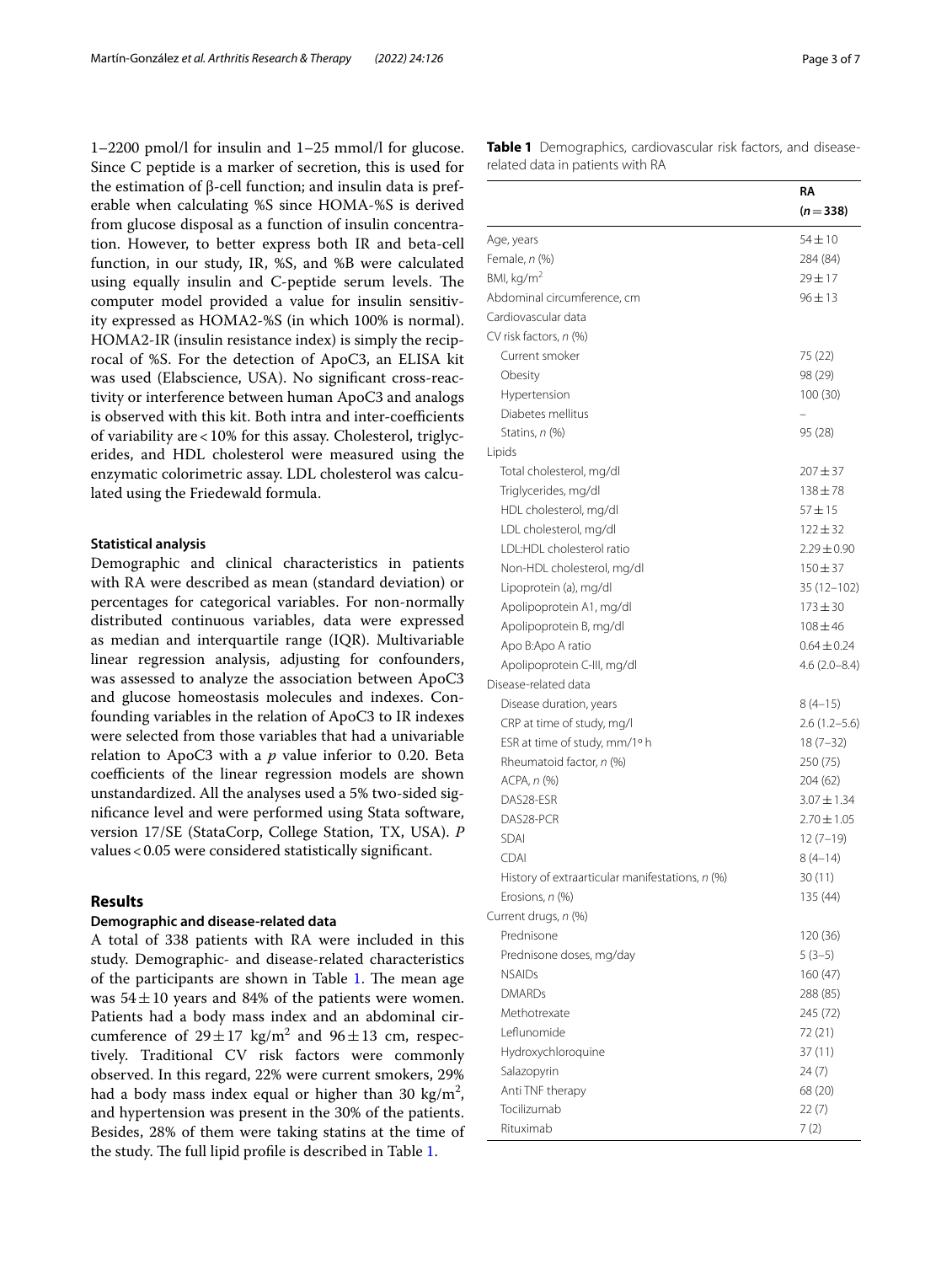|  | Table 1 (continued) |
|--|---------------------|
|--|---------------------|

|                    | RA        |
|--------------------|-----------|
|                    | $(n=338)$ |
| Abatacept          | 10(3)     |
| <b>Baricitinib</b> | 5(1)      |
| Tofacitinib        | 10(3)     |

Data represent mean  $\pm$  SD or median (IQR) when data were not normally distributed

*CV*, cardiovascular; *LDL*, low-density lipoprotein; *HDL*, high-density lipoprotein; *CRP*, C reactive protein; *NSAID*, Nonsteroidal anti-infammatory drugs; *DMARD*, disease-modifying antirheumatic drug; *TNF*, tumor necrosis factor; Obesity; *ESR*, erythrocyte sedimentation rate; *BMI*, body mass index; *DAS28*, Disease Activity Score in 28 joints; *ACPA*, anti-citrullinated protein antibodies; *CDAI*, Clinical Disease Activity Index; *SDAI*, Simple Disease Activity Index; *SDAI*, Simple Disease Activity Index

The median duration of the disease was  $8$  (IQR 4–15) years. Seventy-fve percent of patients were positive for rheumatoid factor, and 62% for anti-citrullinated protein antibodies (ACPA). Disease activity measured by DAS28- ESR yielded a value of  $3.07 \pm 1.34$ . Thirty-six percent of the patients were being treated with prednisone and 85% were taking at least one conventional DMARD, being methotrexate the most widely used (72%). The frequency of use of other treatments is shown in Table [1.](#page-2-0) Additionally, the mean values of CRP and ESR at the time of the study were 2.6 (IQR 1.2–5.6) mg/l and 18 (IQR 7–32) mm/1st hour, respectively. Further information on the patients is shown in Table [1](#page-2-0).

# **Relationship of demographics, cardiovascular risk factors, and disease characteristics with apolipoprotein C3**

Neither age, sex, CV risk factors, nor statin use were associated with ApoC3. Only abdominal circumference showed a signifcant and positive relationship with circulating ApoC3 (beta coefficient (beta coef.) 0.07 [95%CI (confdence interval) 0.03–0.11] mg/dl, *p*=0.001) (Table [2](#page-3-0)). Similarly, lipid pattern molecules were not related to ApoC3 with the exception of triglycerides that disclosed a positive relationship with higher serum levels of ApoC3. Concerning disease-related data, CRP (beta coef. 0.04 [95%CI 0.01–0.08] mg/dl, *p*=0.021) and ESR (beta coef. 0.03 [95%CI 0.00–0.06] mg/dl, *p*=0.021) showed a positive and signifcant relationship with circulating ApoC3; and disease activity through DAS28- ESR also showed a signifcant association with higher ApoC3 serum levels (beta coef. 0.55 [95%CI 0.18–0.93],  $p=0.004$ ). Remarkably, the use of leflunomide, salazopyrin and hydroxychloroquine was associated with lower ApoC3 levels. A similar trend was observed for the intake of methotrexate but in this case, the statistical signifcance was not achieved. Besides, prednisone dose –mg/ day– was associated with lower levels of ApoC3 (beta coef.−0.33 [95%CI−0.54 to−0.11] mg/dl, *p*=0.004). <span id="page-3-0"></span>**Table 2** Demographics, cardiovascular risk factors, and disease characteristics relationship with apolipoprotein C-III

|                                                      | Apolipoprotein C-III, mg/dl    |         |
|------------------------------------------------------|--------------------------------|---------|
|                                                      | Beta coef. (95%CI)             |         |
| Age, years                                           | $-0.03$ ( $-0.08 - 0.03$ )     | 0.35    |
| Women, n (%)                                         | $-0.82$ ( $-2.20-0.56$ )       | 0.25    |
| BMI, kg/m <sup>2</sup>                               | $0.00 (-0.03 - 0.03)$          | 0.89    |
| Abdominal circumference, cm                          | $0.07(0.03 - 0.11)$            | 0.001   |
| Cardiovascular data                                  |                                |         |
| CV risk factors, n (%)                               |                                |         |
| Current smoker                                       | $-1.11 (-2.34 - 0.13)$         | 0.079   |
| Obesity                                              | $0.98$ ( $-0.14-2.10$ )        | 0.087   |
| Hypertension                                         | $-0.26$ ( $-1.39-0.86$ )       | 0.64    |
| Diabetes mellitus                                    |                                |         |
| Statins, n (%)                                       | $0.39(-0.74-1.53)$             | 0.50    |
| Lipids                                               |                                |         |
| Total cholesterol, mg/dl                             | $0.00 (-0.01 - 0.02)$          | 0.75    |
| Triglycerides, mg/dl                                 | $0.01(0.00 - 0.02)$            | 0.001   |
| HDL cholesterol, mg/dl                               | $0.03 (-0.06 - 0.01)$          | 0.15    |
| LDL cholesterol, mg/dl                               | $0.00 (-0.02 - 0.01)$          | 0.57    |
| <b>IDI:HDI</b> cholesterol ratio                     | $0.21 (-0.36 - 0.77)$          | 0.47    |
| Non-HDL cholesterol, mg/dl                           | $0.01 (-0.01 - 0.02)$          | 0.38    |
| Lipoprotein (a), mg/dl                               | $0.00 (-0.01 - 0.01)$          | 0.76    |
| Apolipoprotein A1, mg/dl                             | $-0.01$ ( $-0.02-0.01$ )       | 0.42    |
| Apolipoprotein B, mg/dl                              | $0.00 (-0.01 - 0.01)$          | 0.66    |
| Apo B:Apo A ratio                                    | $0.12 (-1.97 - 2.20)$          | 0.91    |
| Disease-related data                                 |                                |         |
| Disease duration, years                              | $-0.06$ ( $-0.11$ -0.00)       | 0.048   |
| CRP at time of study, mg/l                           | $0.04(0.01 - 0.08)$            | 0.021   |
| ESR at time of study, mm/ 1º h                       | $0.03(0.00 - 0.06)$            | 0.021   |
| Rheumatoid factor, n (%)                             | $-0.34(-1.54-0.86)$            | 0.58    |
| ACPA, n (%)                                          | $0.56 (-0.52 - 1.64)$          | 0.31    |
| DAS28-ESR                                            | $0.55(0.18-0.93)$              | 0.004   |
| DAS28-PCR                                            | $0.33 (-0.15 - 0.82)$          | 0.18    |
| <b>SDAI</b>                                          | $0.02 (-0.02 - 0.07)$          | 0.34    |
| <b>CDAI</b>                                          | $0.01 (-0.06 - 0.08)$          | 0.79    |
| History of extraarticular mani-<br>festations, n (%) | $-0.76$ ( $-2.61-1.10$ )       | 0.42    |
| Erosions, n (%)                                      | $-1.59$ (-2.67 to $-0.52$ )    | 0.004   |
| Current drugs, n (%)                                 |                                |         |
| Prednisone                                           | $-0.05$ ( $-1.13-1.03$ )       | 0.93    |
| Prednisone doses, mg/day                             | $-0.33$ ( $-0.54$ to $-0.11$ ) | 0.004   |
| <b>NSAIDs</b>                                        | $-0.28$ ( $-1.31-0.75$ )       | 0.59    |
| <b>DMARDs</b>                                        | $-1.35(-2.81-0.11)$            | 0.071   |
| Methotrexate                                         | $-0.92$ ( $-2.07-0.23$ )       | 0.12    |
| Leflunomide                                          | $-2.21$ ( $-3.43$ to $-0.98$ ) | 0.001   |
| Hydroxychloroquine                                   | $-4.33$ ( $-5.89$ to $-2.78$ ) | < 0.001 |
| Salazopyrin                                          | $-4.32$ (-6.24 to -2.41)       | < 0.001 |
| Anti TNF therapy                                     | $-0.79(-2.05-0.47)$            | 0.22    |
| Tocilizumab                                          | $-0.34 (-2.40 - 1.71)$         | 0.74    |
| Rituximab                                            | $1.88 (-1.67 - 5.43)$          | 0.30    |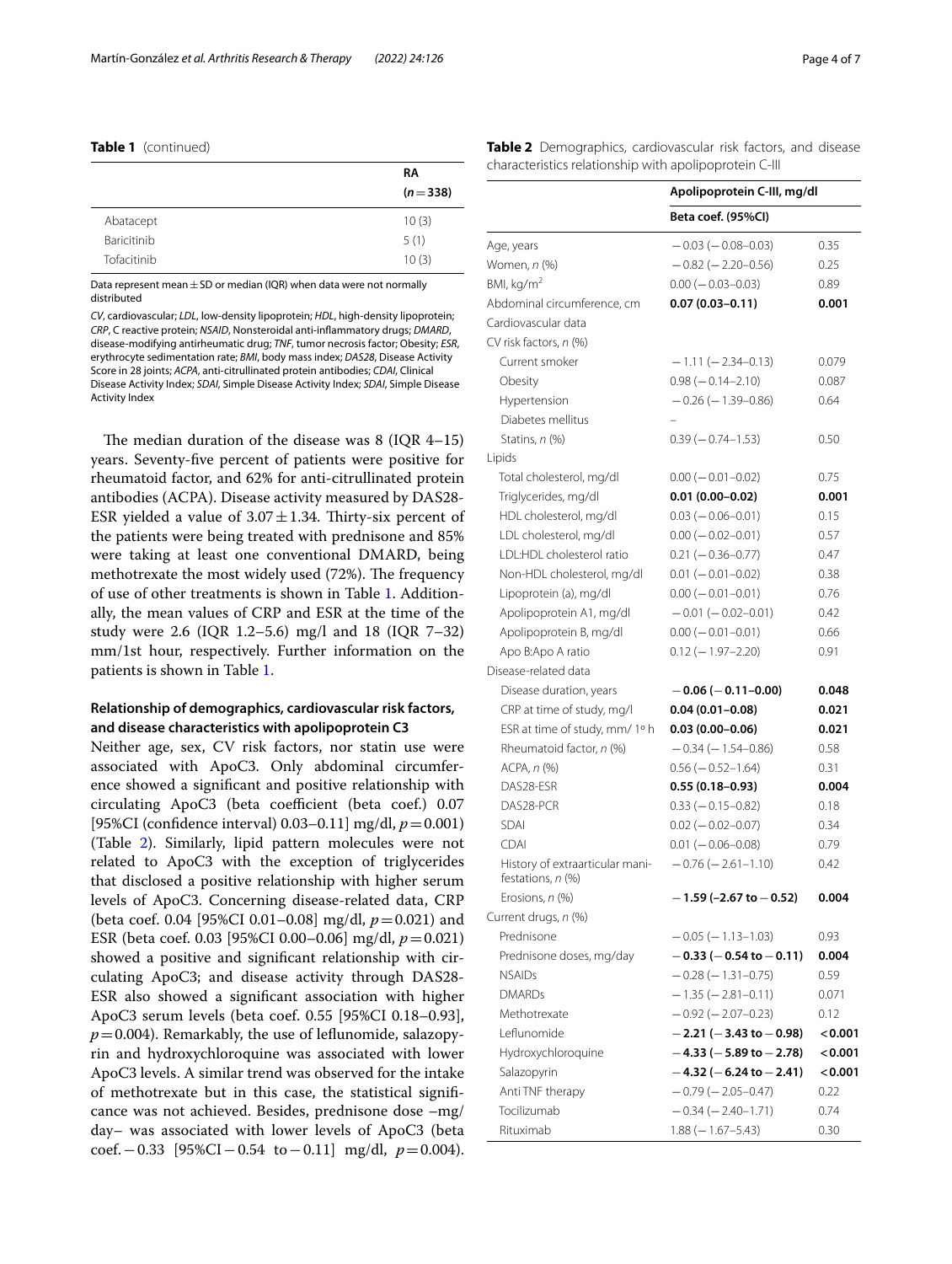## **Table 2** (continued)

|                    | Apolipoprotein C-III, mg/dl |       |  |  |
|--------------------|-----------------------------|-------|--|--|
|                    | Beta coef. (95%Cl)          |       |  |  |
| Abatacept          | $1.12(-1.86-4.11)$          | 0.46  |  |  |
| <b>Baricitinib</b> | $-1.73(-5.92-2.46)$         | 0.42  |  |  |
| Tofacitinib        | $-3.48$ ( $-6.48$ -0.52)    | 0.022 |  |  |

Beta coefficients consider ApoC3 as the dependent variable in this analysis. Signifcant *p* values are depicted in bold

*CV*, cardiovascular; *LDL*, low-density lipoprotein; *HDL*, high-density lipoprotein; *CRP*, C reactive protein; *NSAID*, nonsteroidal anti-infammatory drugs; *DMARD*, disease-modifying antirheumatic drug; *TNF*, tumor necrosis factor; Obesity; *ESR*, erythrocyte sedimentation rate; *BMI*, body mass index; *DAS28*, Disease Activity Score in 28 joints; *ACPA*, anti-citrullinated protein antibodies; *CDAI*, Clinical Disease Activity Index; *SDAI*, Simple Disease Activity Index; *SDAI*, Simple Disease Activity Index

Additional information regarding the relationship with disease-related data is shown in Table [2](#page-3-0).

# **Association between ApoC3 and glucose HOMA2 indices in patients with rheumatoid arthritis**

Insulin and C-peptide serum levels and all HOMA2 indices, with the exception of HOMA2-%S, signifcantly correlated with ApoC3 in the univariable analysis (Table [3\)](#page-4-0). After fully multivariable analysis, that included traditional factors associated with IR (abdominal circumference, smoking, obesity and triglycerides) and disease-related data (disease duration and activity, and prednisone and DMARDs intake) ApoC3, as independent variable, maintained similar signifcant relationships. In this sense, ApoC3 was associated with higher circulating insulin (beta coef. 0.37 [95%CI 0.01–0.73]  $\mu$ U/ml,  $p = 0.044$ ) and C-peptide (beta coef. 0.13 [95%CI 0.05–0.22] ng/ml,  $p = 0.003$ ). Similarly, ApoC3 was associated with signifcantly higher HOMA2-IR indices (both when this index was constructed with insulin or with C-peptide). Remarkably, ApoC3 also showed a positive relationship with beta-cell function HOMA2-%B-C-peptide index (beta coef. 2.94 [95%CI 0.07–5.80], *p*=0.045) (Table [3\)](#page-4-0).

## **Discussion**

In the present work, it is demonstrated, for the frst time, that ApoC3 can be a molecule involved in the development of IR and beta-cell dysfunction in patients with RA. According to our results, both ApoC3 and IR are independently related, which would indicate that ApoC3 is involved in the metabolic pathways that lead to the alteration of carbohydrate metabolism that occurs in patients with RA.

Although IR states have been widely described in patients with RA, in our study IR index was not elevated. That is, the HOMA2-IR value in our population was around the unity (a HOMA2-IR of 1 is considered normal). IR has been shown to correlate with disease activity and infammatory markers. For this reason, the fact that most patients in our series had moderate disease activity can justify this finding. This is relevant since despite the fact that patients with RA did not show high IR indexes, we were capable to describe a signifcant relationship between these IR and beta-cell dysfunction indices and ApoC3.

ApoC3 has deserved prior attention in RA. For example, in a previous study of 152 RA patients in whom

<span id="page-4-0"></span>**Table 3** Association between apolipoprotein C3 and glucose homeostasis molecules and indices in patients with RA

|                    |                     | Apolipoprotein C-III, mg/dl |         |                           |       |                       |       |
|--------------------|---------------------|-----------------------------|---------|---------------------------|-------|-----------------------|-------|
|                    |                     | Pearson's r                 | р       | Beta coef. (95% CI)       |       |                       |       |
|                    |                     |                             |         | Model 1                   | p     | Model 2               | p     |
| Glucose, mg/dl     | $87 + 10$           | $-0.050$                    | 0.37    | $-0.22$ ( $-0.45-0.02$ )  | 0.076 | $0.16 (-0.34 - 0.66)$ | 0.52  |
| Insulin, µU/ml     | $7.7(5.2 - 12.2)$   | 0.199                       | < 0.001 | $0.16 (-0.02 - 0.34)$     | 0.086 | $0.37(0.01 - 0.73)$   | 0.044 |
| C-peptide, ng/ml   | $2.4(1.5-3.4)$      | 0.234                       | < 0.001 | $0.06(0.01 - 0.10)$       | 0.011 | $0.13(0.05 - 0.22)$   | 0.003 |
| HOMA2-IR           | $1.00(0.66 - 1.56)$ | 0.199                       | < 0.001 | $0.02(0.00 - 0.04)$       | 0.088 | $0.05(0.00 - 0.09)$   | 0.041 |
| HOMA2-%S           | $101(64 - 151)$     | $-0.088$                    | 0.15    | $0.60$ ( $-1.03 - 2.22$ ) | 0.47  |                       |       |
| HOMA2-%B           | 101 (80-137)        | 0.199                       | < 0.001 | $1.26 (-0.04 - 2.55)$     | 0.058 | $0.98 (-0.40 - 2.36)$ | 0.16  |
| HOMA2-IR-C-peptide | 1.66 (1.09–2.48)    | 0.232                       | < 0.001 | $0.04(0.01 - 0.07)$       | 0.012 | $0.10(0.04 - 0.17)$   | 0.003 |
| HOMA2-%S-C-peptide | $60(40-92)$         | $-0.154$                    | 0.005   | $-0.26$ ( $-1.10-0.59$ )  | 0.55  |                       |       |
| HOMA2-%B-C-peptide | 145 (115-192)       | 0.236                       | < 0.001 | $2.23(0.64 - 3.82)$       | 0.006 | $2.94(0.07 - 5.80)$   | 0.045 |

Data represent means  $\pm$  SD or median (IQR) when data were not normally distributed

In the multivariable analysis ApoC3 is considered the independent variable. Signifcant *p* values are depicted in bold

*HOMA2-IR*, Homeostatic Assessment Model for the assessment of insulin resistance using insulin and glucose serum levels; *HOMA2-%B-C peptide*, Homeostatic Assessment Model for the assessment of beta-cell function using C-peptide and glucose serum levels; *Model 1*, Adjusted for abdominal circumference, smoking, obesity, and triglycerides; *Model 2*, Adjusted for model 1+disease duration, DAS28-ESR, prednisone dose and conventional DMARD use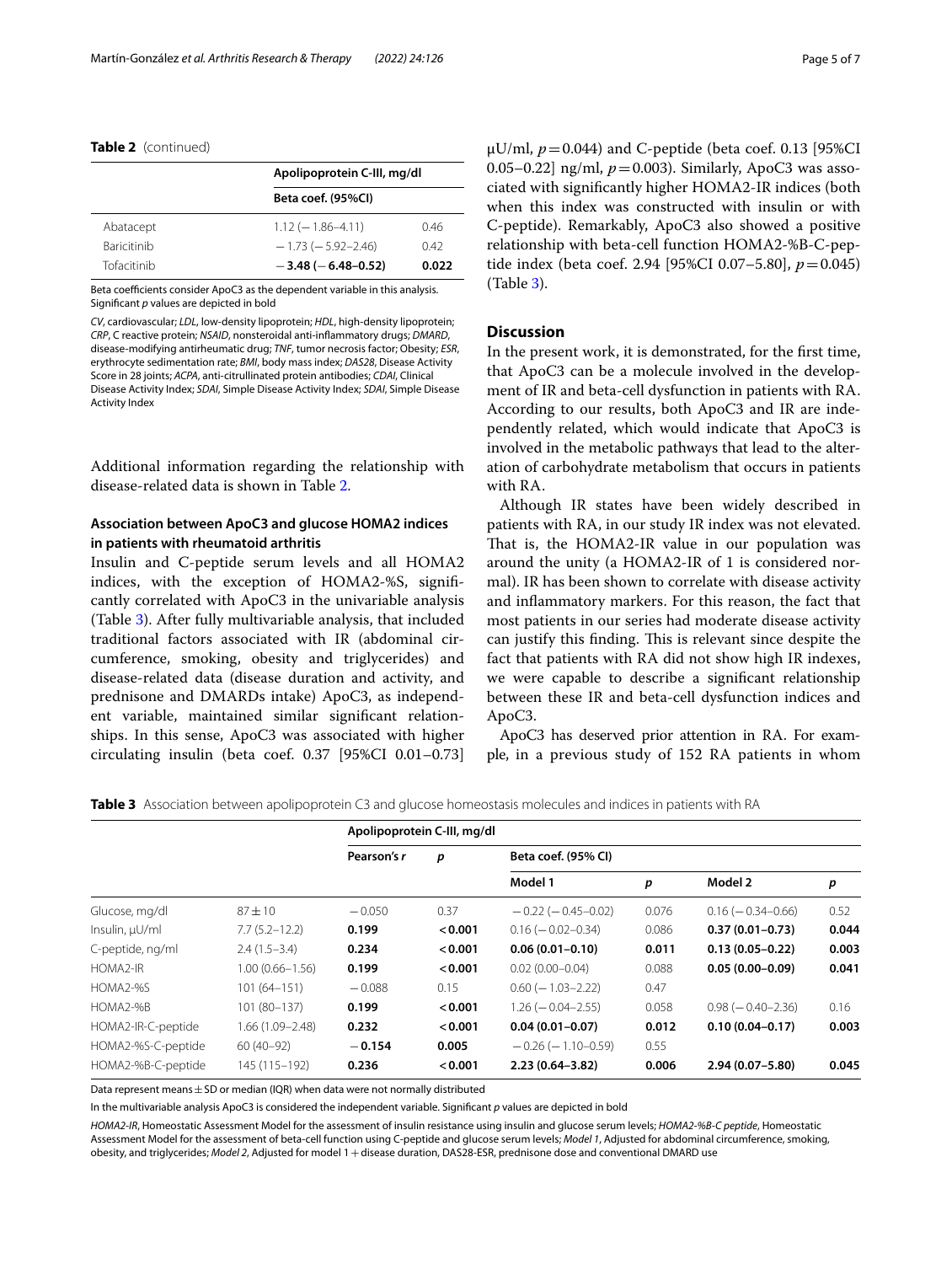coronary artery calcium was assessed at baseline and at year 3, ApoC3 was found to be signifcantly elevated in those in whom coronary artery calcium worsened compared to non-progressors [\[19](#page-6-14)]. In that study, ApoC3 was considered a risk factor for the progression of atherosclerosis in patients with RA. In another report, baricitinib-associated increment in serum lipid levels from baseline to week 12 included the upregulation of ApoC3 [[20](#page-6-15)]. Furthermore, after six months of treatment with etanercept, ApoC3 showed signifcantly higher levels in non-responders compared to those who met the criteria for improvement [[21](#page-6-16)]. However, until our current work, previous studies have not evaluated the role of ApoC3 in the IR of patients with RA.

Triglycerides have been shown to correlate with both IR and beta cell function in the general population [[22](#page-6-17)]. Moreover, ApoC3 is a key regulator of triglyceride metabolism through its inhibition of lipoprotein lipase, which, in turn, degrades circulating triglycerides. In our study, in patients with rheumatoid arthritis, circulating ApoC3 was also signifcantly correlated with serum triglyceride levels. However, the association of ApoC3 with IR and beta-cell dysfunction found in our study cannot be attributed to its relationship with triglycerides, as it remained signifcant after adjusting for triglycerides. For this reason, we believe that the association between ApoC3 and IR and beta cell function in patients with RA is direct in nature and not related to triglycerides.

Interestingly, in our work the acute phase reactants, CRP and ESR, as well as the clinical disease activity scores, showed a positive and signifcant relationship with elevated ApoC3 levels. This relationship between ApoC3 and infammation has been previously described. In this sense, in a former study, ApoC3 was identifed as a novel mediator leading to alternative infammasome activation in human monocytes [\[23](#page-6-18)]. Besides, although dyslipidemia is a known adverse efect of tocilizumab we did not fnd a relation between this drug and ApoC3 serum levels. We understand that the cross-sectional design of our study and the small number of patients receiving this drug motivate to take this result with caution.

Our work may have some clinical implications. Since ApoC3 and IR have been both related to CV disease in the general population, and they seem to be linked processes, we believe the assessment of serum levels of ApoC3 may serve as a predictor of CV disease or as an indirect marker of the presence of IR in patients with RA.

The purpose of our study focused specifically on patients with RA, the prototype of chronic infammatory disease. For this reason, we did not include a control group of healthy individuals. It could be considered as a potential limitation of our study. We also acknowledge that this was a cross-sectional study and, hence, inferences on the direction of causality cannot be made.

## **Conclusion**

In conclusion, ApoC3, insulin resistance, and beta-cell dysfunction are independently associated in patients with RA. We believe our fndings expand to ApoC3 the understanding of the signaling pathways necessary for the development of IR and beta-cell dysfunction in this population.

#### **Abbreviations**

ACPA: Anti-citrullinated protein antibodies; ApoC3: Apolipoprotein C-III; BMI: Body mass index; CDAI: Clinical Disease Activity Index; CI: Confdence interval; CRP: C reactive protein; CV CardiovascularDAS28: Disease Activity Score in 28 joints; DMARD: Disease-modifying antirheumatic drug; ELISA Enzyme-linked immunosorbent assayESR: Erythrocyte sedimentation rate; HDL: High-density lipoprotein; HOMA: Homeostasis Model Assessment; LDL: Low-density lipoprotein; IQR: Interquartile range; IR: Insulin resistance; NSAID: Nonsteroidal anti-infammatory drugs; TNF: Tumor necrosis factor; RA: Rheumatoid arthritis; SD: Standard deviation; SDAI: Simple Disease Activity Index.

#### **Acknowledgements**

No applicable.

#### **Authors' contributions**

IFA, MAGG: conception, design and interpretation of the data; TMF, CMG, JCQA, AVG, AGD, LAR: adquisition of the data. All the authors have agreed both to be personally accountable for the author's own contributions and to ensure that questions related to the accuracy or integrity of any part of the work, even ones in which the author was not personally involved, are appropriately investigated, resolved, and the resolution documented in the literature. The authors read and approved the fnal manuscript.

## **Funding**

This work was supported by a grant to I.F-A. from the Spanish Ministry of Health, Subdirección General de Evaluación y Fomento de la Investigación, Plan Estatal de Investigación Científca y Técnica y de Innovación 2013–2016 and by Fondo Europeo de Desarrollo Regional-FEDER-(Fondo de Investigaciones Sanitarias, PI17/00083).

#### **Availability of data and materials**

The data sets used and/or analyzed in the present study are available from the corresponding author upon request.

#### **Declarations**

## **Ethics approval and consent to participate**

The study protocol was approved by the institutional review committees at Hospital Universitario de Canarias and Hospital Universitario Doctor Negrín, and all subjects provided written informed consent.

#### **Consent for publication**

Not applicable.

#### **Competing interests**

The authors declare that they have no competing interests.

#### **Author details**

<sup>1</sup> Division of Internal Medicine, Hospital Universitario de Canarias, Tenerife, Spain. <sup>2</sup> Department of Internal Medicine, University of La Laguna (ULL), Tenerife, Spain. <sup>3</sup> Division of Endocrinology, Hospital Universitario de Canarias, Tenerife, Spain. <sup>4</sup> Division of Rheumatology, Hospital Doctor Negrín, Las Palmas de Gran Canaria, Spain.<sup>5</sup> Division of Central Laboratory, Hospital Universitario de Canarias, Tenerife, Spain. <sup>6</sup> Division of Health Sciences, Universidad Europea